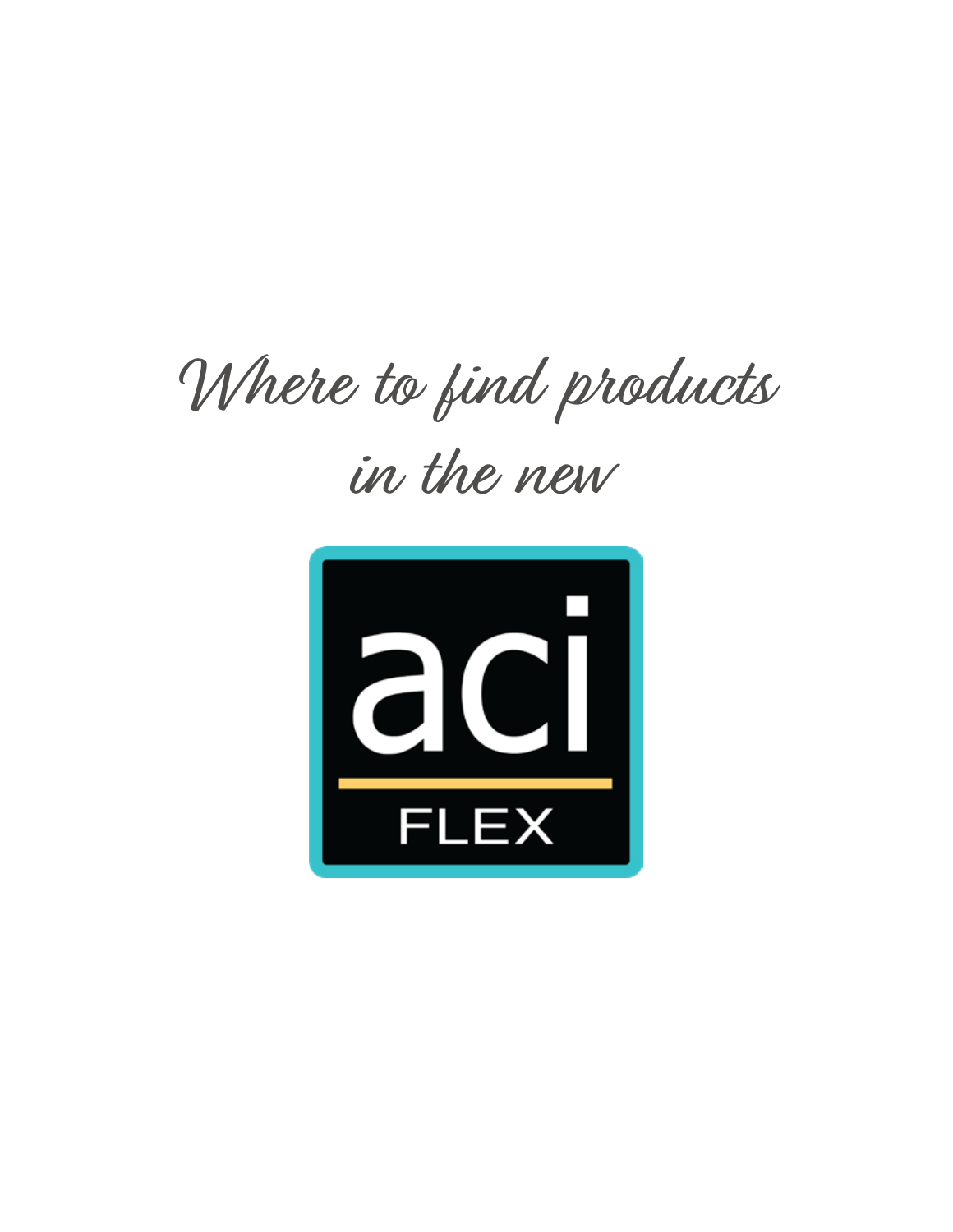Main Catalog

## **Photo Prints**

Standard Prints Double Sided Prints Logo Prints

# **Wall Décor & More**

Metals

- Curved Metals
- Flat Metals
- Gallery Metals
- Shelf Gallery Metals
- Artistry Metals
- Canvas and Fine Art
	- Gallery Wraps
	- Gallery Wrap Clusters
	- Econo Gallery Wraps
	- Fine Art Papers
	- Inkjet Canvas

### Framing

- Framed Canvas
- Framed Fine Art
- Framed Metals
- Framed Matted Metals
- Framed Photo Prints
- Framed and Matted Photo Prints
- Multi-Opening Mats
- Ready-Made Frames Artistry Wall Shapes

Float Wraps Wall Clings Artistry Wall Clings Standard Wall Clings

### **Cards & Press**

Bookmarks **Brochures** Business Cards **Calendars** Greeting Cards **Postcards** Folding Cards Artistry Cards Foil Cards Model Products Playing Cards **Posters** Press Magnets Printed Envelopes Press Stickers Press Wallets

#### **Specialty**

**Banners** • Photo • Premium Vinyl • Fabric Bag Tags **Blankets** Buttons and Mirrors CDs & USBs **Coasters** Coffee Mugs Contact Sheet Dry Erase Boards Hinged 2-Panel Image Folios Image Boxes **Jewelry** Keychains **Magnets** • Photo • Press • Artistry Masks **Mousepads Ornaments** • Metal • Porcelain • Artistry Laser Cut Passport Photo Photo License Plate Puzzle Smart Phone Accessories Towels Statuettes & Laser Cuts Vinyl Sticker Sheets Wallet Tin

#### **Marketing Materials**

Contest Kits Frame Chips Frame Corners Mat Chips Riveli Swatches

Water Bottles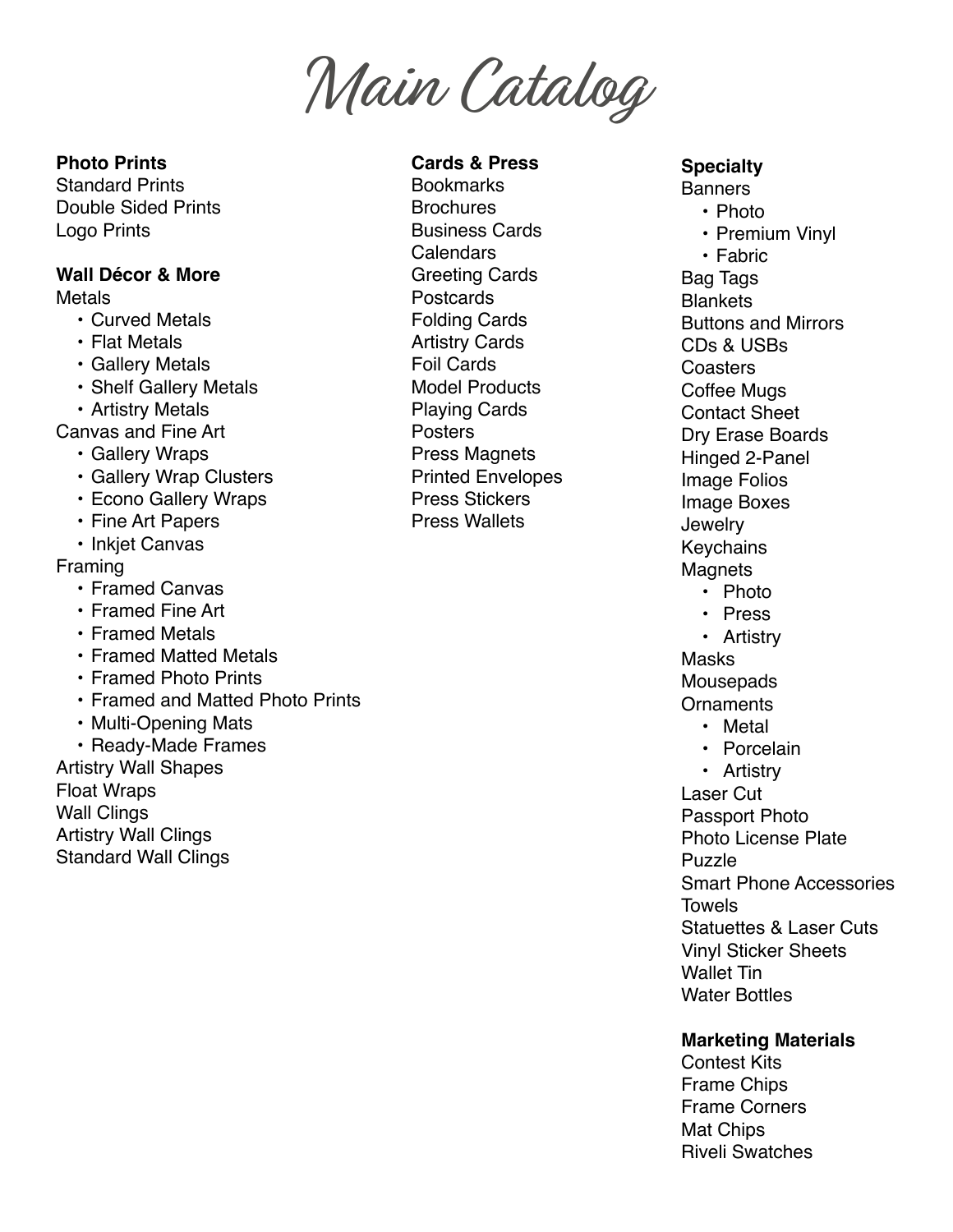Proofing

**Photo Proofs** Standard Photo Proofs Logo Proofs

**Photo Proof Books** Photo Proof Books

**Press Proof Books** Press Proof Books

Sports and Events Catalog

**Photo Paper** Standard Prints Photo Prints w/ Text Packages

**Templated Prints** Band Baseball **Basketball** Bowling **Cheerleading** Cross Country Dance Football Golf **Gymnastics Hockey** Lacrosse Little League Martial Arts **Music** PreK and Daycare **Softball Soccer** Swimming T-Ball **Tennis Theatre** Track and Field Trap Shooting Volleyball **Wrestling** 

**Press Products Posters** Product Book Press Trader Cards

**Gifts**

Award Plaque **Blankets Buttons Ornaments** • Porcelain • Artistry • Laser-Cut **Calendars** Cuff Bracelets Dog Tags Dry Erase Boards **Kevchains** Statuettes & Laser-Cuts **Magnets** • Photo • Artistry • Press **Metals** • Curved Metals • Flat Metals

• Gallery Metals

- Shelf Gallery Metals
- Artistry Metals

Mousepads Coffee Mugs Water Bottles Smart Phone Accessories